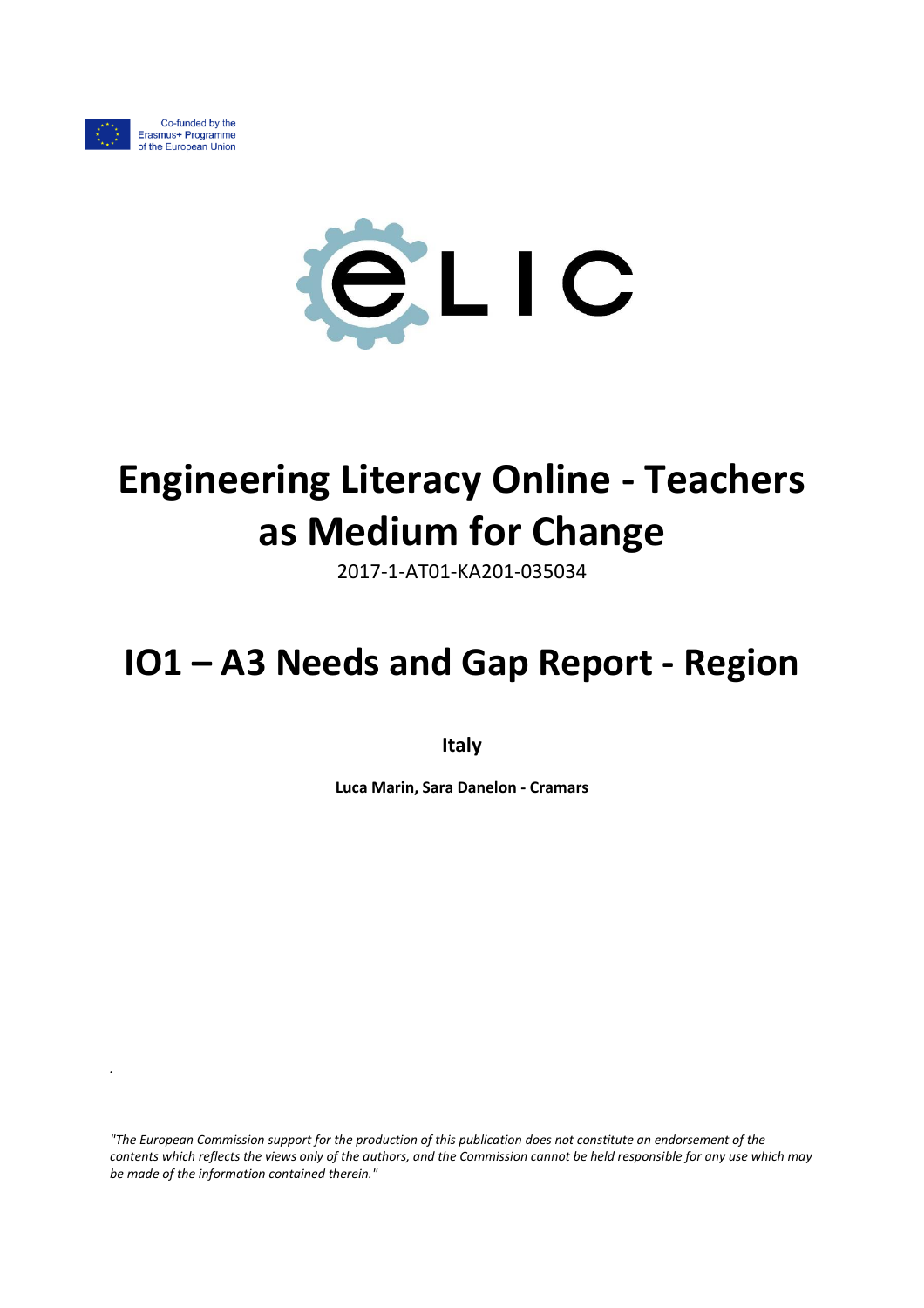

### **Project ELIC Italy**

#### **Needs and Gaps Report**

This short summary serves as starting point for identifying common needs and GAPs of the ELIC primary target group and serves as a main reference point for all following intellectual outputs.

#### **Country:** Italy

Firstly it was necessary to conduct a desk research. During the desk research the main aim was to identify the context regarding the educational offer in Italy in the field of STEM disciplines. Therefore, we analysed competences in regional teaching plans at secondary schools, existing further education and trainings for secondary school teachers to teach interdisciplinary experiments and also planned initiatives related to teaching interdisciplinary experiments for secondary school teachers (focus to Electronics, Software, Mechanics, Mechatronics, Biochemistry, Renewable Energy etc.)

During our Focus Group Interview, the teachers told us about a lack of continuous education programs which combine engineering literacy in a practical way and teaches them about experiments etc. which could be used in class. Furthermore, it was highlighted a lack of online teaching also because requires a lot of work for the teachers. The planned initiatives are strictly organized and centralized by the Ministry of Education.

Then, the most common issue is, that there is often no time available due to the many teaching hours, where the teachers can attend training and curricula.

One of the Italian problems in developing an engineering mindset concerns the profound difference between high schools and technical schools and between different areas of the country. In the regions: Friuli Venezia Giulia, Veneto, Lombardia, Piemonte, Emilia Romagna there are virtuous examples of interdisciplinary experimentation and connections between business and school, in the rest of the country there are enormous difficulties in the scientific field and in engineering experimentation.

Despite the difficulties described above, the relationship between school and company is interesting and, in some cases, fruitful. The main issue is that it is not easy to implement. To think of creating specific laboratories aimed at testing machines is primarily expensive and therefore not compatible from the point of view of resources.

It is therefore difficult to have continuous relationships that go beyond an internship. A solid basic preparation is lacking which then gives a future. There is a common difficulty in proposing basic aspects.

There are few internship collaborations and school/work but above all with the high school not with the technicians. Nevertheless, the University focuses more on frontal lessons than on activities.